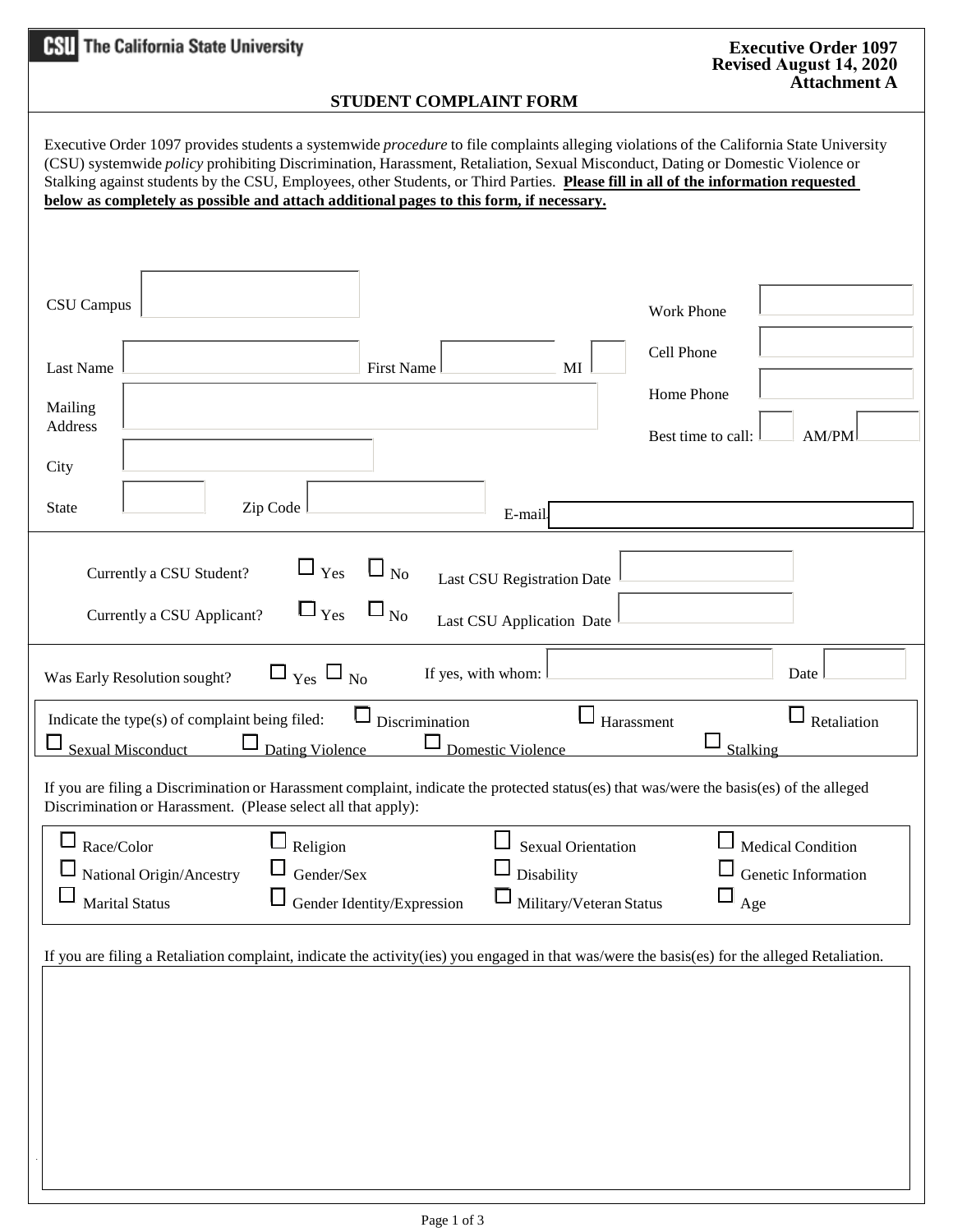## **STUDENT COMPLAINT FORM**

1. Identify the Respondent(s) against whom your complaint is made. For each Respondent, provide the identifying information requested below. Attach additional pages to this form if necessary.

| Respondent(s) name: | Relationship/Association with the campus: | Relationship/Association to you: |
|---------------------|-------------------------------------------|----------------------------------|
|                     |                                           |                                  |
|                     |                                           |                                  |
|                     |                                           |                                  |
|                     |                                           |                                  |
|                     |                                           |                                  |
|                     |                                           |                                  |

2. Describe the incident(s) or event(s), date(s), time(s), and location(s) giving rise to your complaint. Attach additional pages to this form, if necessary.

3. Describe the specific harm you have suffered resulting from the incident(s). Attach additional pages to this form, if necessary.

4. What did you or others do to try to resolve the complaint? What was the outcome?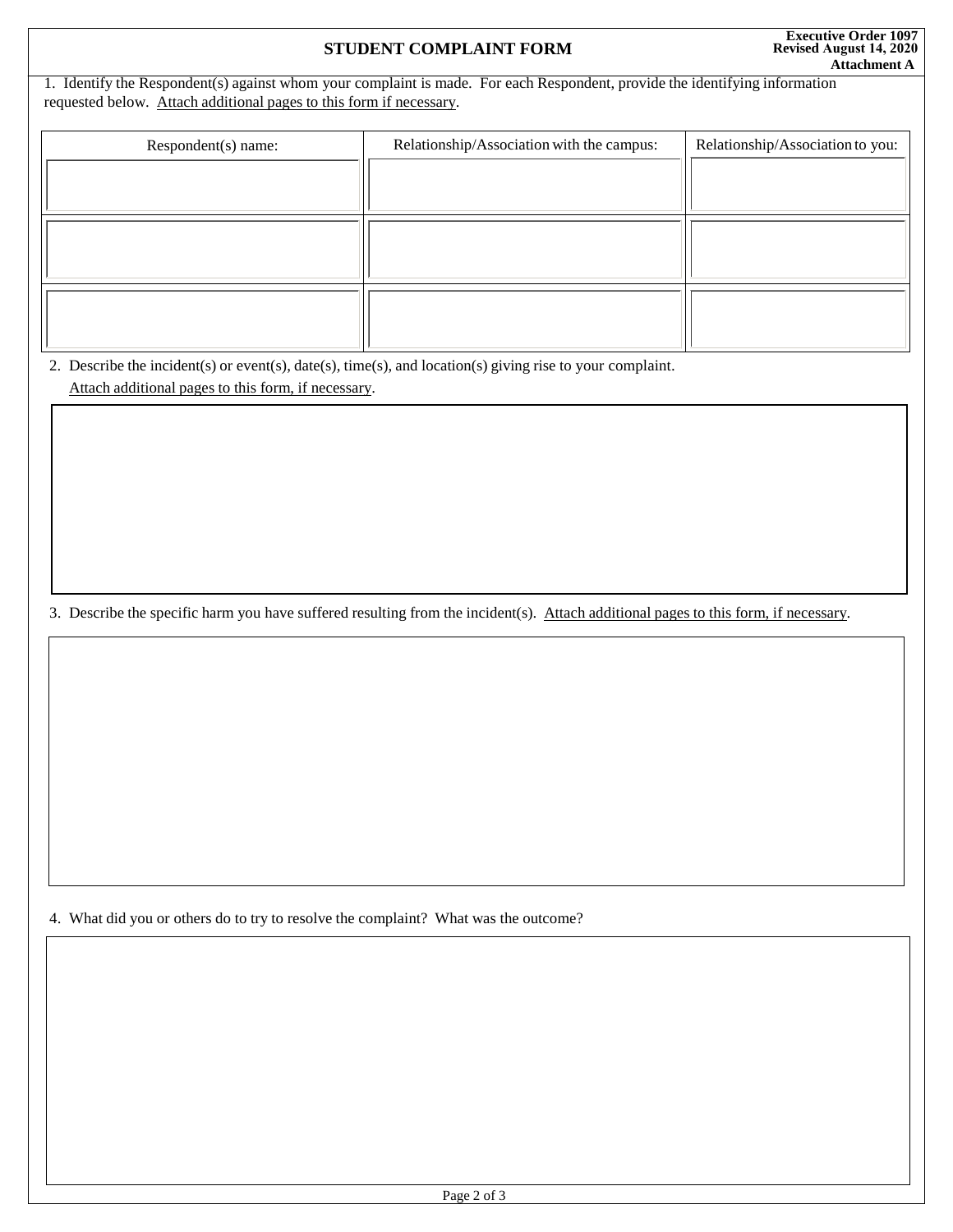|                                                                                                                                                                                                                                                                                                                                                                                    |                                               | STUDENT COMPLAINT FORM                                                                                                    |                      |            | <b>Executive Order 1097</b><br>Revised August 14, 2020<br><b>Attachment A</b> |  |  |
|------------------------------------------------------------------------------------------------------------------------------------------------------------------------------------------------------------------------------------------------------------------------------------------------------------------------------------------------------------------------------------|-----------------------------------------------|---------------------------------------------------------------------------------------------------------------------------|----------------------|------------|-------------------------------------------------------------------------------|--|--|
| 5. Identify individuals who may have observed or witnessed the incident(s) that you described.                                                                                                                                                                                                                                                                                     |                                               |                                                                                                                           |                      |            |                                                                               |  |  |
| Last Name                                                                                                                                                                                                                                                                                                                                                                          |                                               | <b>First Name</b>                                                                                                         | MI                   | Telephone  |                                                                               |  |  |
| Position/<br>Job Title                                                                                                                                                                                                                                                                                                                                                             |                                               |                                                                                                                           |                      | Cell Phone |                                                                               |  |  |
| E-mail                                                                                                                                                                                                                                                                                                                                                                             |                                               |                                                                                                                           |                      | Telephone  |                                                                               |  |  |
| Last Name                                                                                                                                                                                                                                                                                                                                                                          |                                               | <b>First Name</b>                                                                                                         | MI                   | Cell Phone |                                                                               |  |  |
| Position/<br>Job Title                                                                                                                                                                                                                                                                                                                                                             |                                               |                                                                                                                           |                      |            |                                                                               |  |  |
| E-mail                                                                                                                                                                                                                                                                                                                                                                             |                                               |                                                                                                                           |                      |            |                                                                               |  |  |
|                                                                                                                                                                                                                                                                                                                                                                                    |                                               | 6. Do you have any documents or electronic communications (including text messages or email) that support your complaint? |                      |            |                                                                               |  |  |
| $\Box$ Yes                                                                                                                                                                                                                                                                                                                                                                         | (Please list and attach a copy.)<br>$\Box$ No |                                                                                                                           |                      |            |                                                                               |  |  |
| 7. Do you have any physical evidence (such as photographs, videos, blood tests or rape kits) that support your complaint? (Please describe)<br>8. Describe the outcome(s) you expect from filing your complaint. Be as specific as possible.<br>You may elect to have an Advisor present at meeting(s) and/or interview(s) which may be a Sexual Assault Victim's Advocate. If you |                                               |                                                                                                                           |                      |            |                                                                               |  |  |
| indicate you will have an Advisor, you are authorizing that individual to accompany you to any meeting(s) and/or interview(s) regarding<br>this complaint. The role of the Advisor is limited to observing and consulting with you.<br>9. If you will be accompanied by an Advisor, provide the name and telephone number.                                                         |                                               |                                                                                                                           |                      |            |                                                                               |  |  |
| Last Name                                                                                                                                                                                                                                                                                                                                                                          |                                               | <b>First Name</b>                                                                                                         | MI                   | Telephone  |                                                                               |  |  |
|                                                                                                                                                                                                                                                                                                                                                                                    |                                               |                                                                                                                           |                      | Cell Phone |                                                                               |  |  |
|                                                                                                                                                                                                                                                                                                                                                                                    |                                               |                                                                                                                           | <b>CERTIFICATION</b> |            |                                                                               |  |  |
| I certify that the information given in this complaint is true and correct to the best of my knowledge or belief.                                                                                                                                                                                                                                                                  |                                               |                                                                                                                           |                      |            |                                                                               |  |  |
|                                                                                                                                                                                                                                                                                                                                                                                    | Print Name of Student                         |                                                                                                                           |                      |            |                                                                               |  |  |
|                                                                                                                                                                                                                                                                                                                                                                                    | Signature of Student                          |                                                                                                                           |                      |            | Date                                                                          |  |  |
|                                                                                                                                                                                                                                                                                                                                                                                    | For University Use Only:                      | Date Complaint Received _______________                                                                                   | Signature_           |            |                                                                               |  |  |
| Page 3 of 3                                                                                                                                                                                                                                                                                                                                                                        |                                               |                                                                                                                           |                      |            |                                                                               |  |  |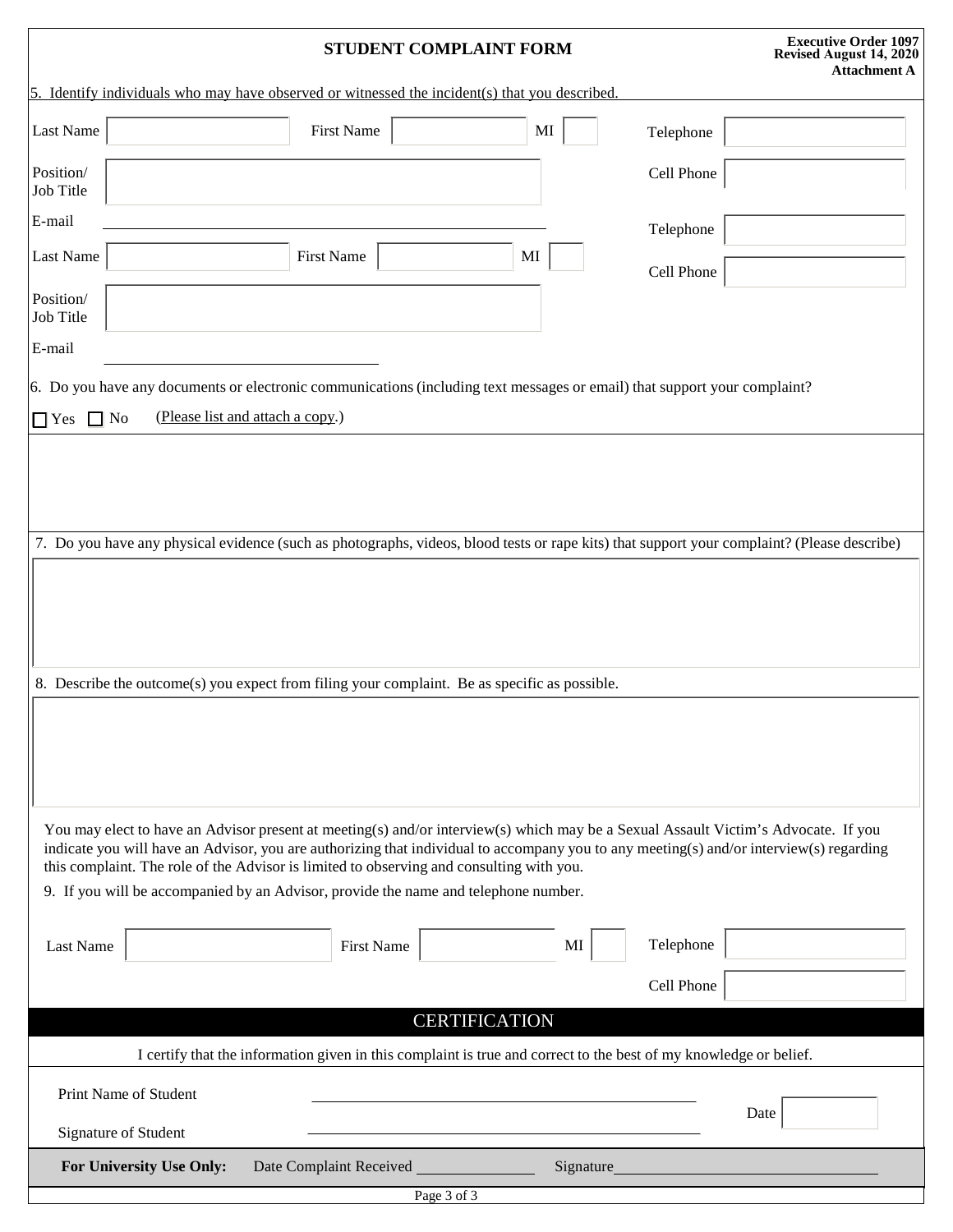## **CSU Student Complaint Procedure Timeline**

Pursuant to Executive Order (EO) 1097, a "Student", defined as an applicant for admission to the CSU, an admitted CSU Student, an enrolled CSU Student, a CSU extended education Student, a CSU Student between academic terms, a CSU graduate awaiting a degree, a CSU Student currently serving a suspension or interim suspension, and a CSU Student who withdraws from the University while a disciplinary matter (including investigation) is pending, may file a Complaint related to Discrimination, Harassment, Retaliation, Sexual Misconduct, Dating or Domestic Violence or Stalking.

 **Immediately following an act/action/incident that falls under Executive Order 1097** or as soon as possible thereafter, Students who believe they are or may have been victims of Discrimination, Harassment, Retaliation, Sexual Misconduct, Dating or Domestic Violence or Stalking, may initiate the **Article III. Campus Procedure for Responding to Complaints** to receive information about the procedures that exist for resolving such matters. All incidents should be reported even if a significant amount of time has passed. However, delaying a report or Complaint may impede the ability to conduct an investigation or take appropriate remedial actions.

**For the purpose of this Executive Order, Working Days** are defined as Monday through Friday, excluding all official holidays or Campus closures at the Campus where the Complaint originated or at the Chancellor's Office (CO) where the Complaint Appeal is reviewed.

- **Within ten (10) Working Days after receipt of a Complaint,** an intake interview shall be conducted with the Complainant.
- **Within ten (10) Working Days** after reviewing all written Complaints and the information received during the intake interview, the Discrimination/Harassment/Retaliation (DHR) Administrator or Title IX Coordinator will notify the Complainant that the Complaint has been accepted for investigation and the timeline for completion of the investigation. If the DHR Administrator or Title IX Coordinator determines the Complainant has failed to state a Complaint within the scope of this Executive Order, s/he will provide the Complainant with written notice of this determination within **ten (10) Working Days**. The DHR Administrator or Title IX Coordinator will also inform the Complainant that if additional information is provided, the Complaint will be reviewed again.
- **Within sixty (60) Working Days after the intake interview,** the Investigator shall complete the investigation, write and submit an investigation report to the campus designated DHR Administrator or Title IX Coordinator. If this timeline is extended pursuant to Article V. E, it shall not be extended for a period longer than an additional **thirty (30)** Working Days from the original due date.
- **Within ten (10) Working Days of receiving the investigation report**, the DHR Administrator or Title IX Coordinator shall review the investigation report and notify the Parties in writing of the investigation outcome. If the DHR Administrator or Title IX Coordinator performed the investigation, s/he shall notify the Parties in writing of the investigation outcome within **ten (10) Working Days** of completing the investigation report. The Notice shall indicate whether or not this Executive Order was violated and the Complainant's and Respondent's right to file an Appeal under this policy.